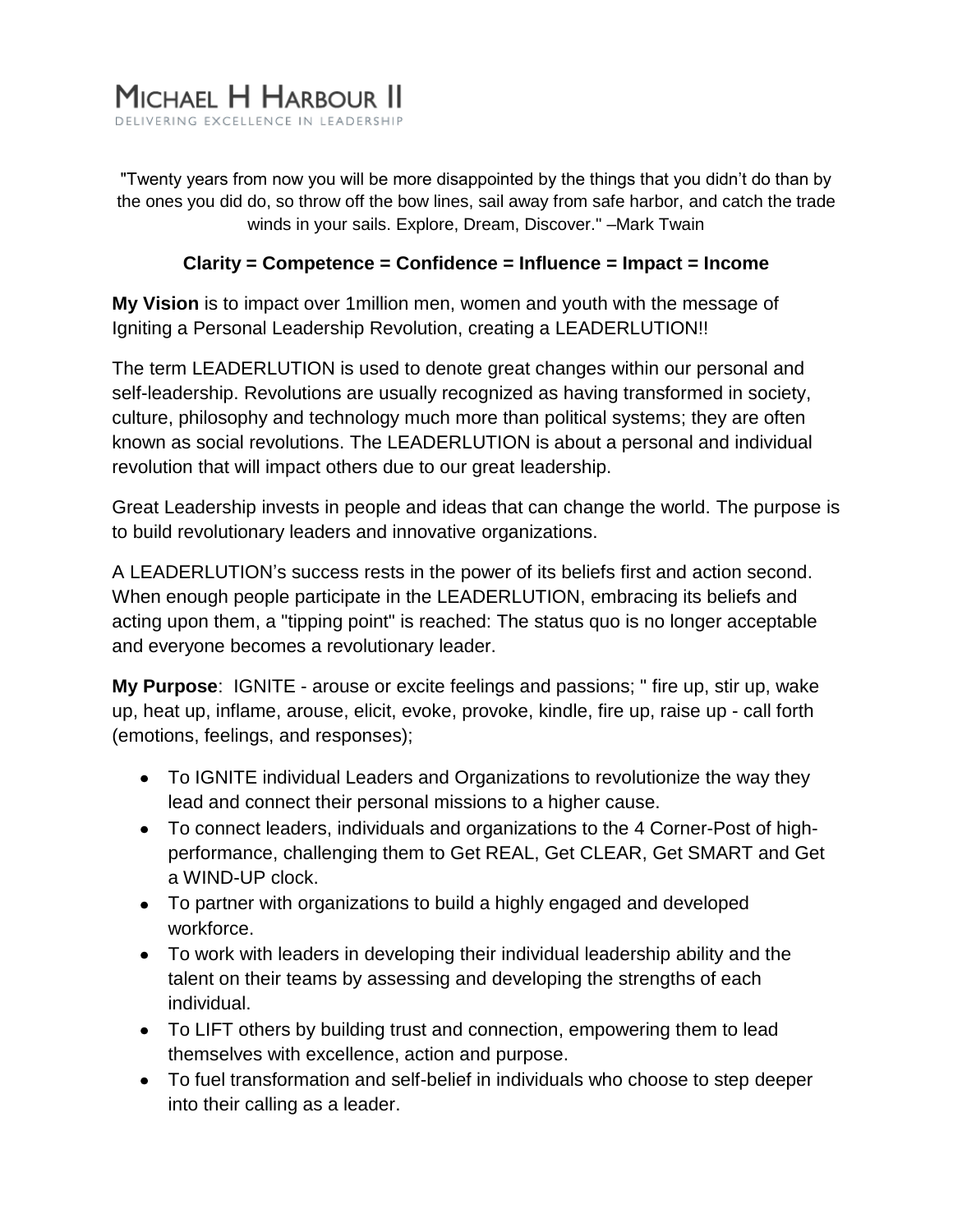- To serve leaders in evolving their ability to grow thru the levels of self-awareness and leadership, helping them to develop high-performance lives and teams.
- To shape my own personal organization which serves to coach, train, speak to and develop leaders across the United States.
- That most of all, I am a leader who lives a life that reflects this dream in the way I live and lead my own life, my family and my business. To be a Doer of the words and not just a hearer and talker of this dream.

■ My Tribe is Organizations, Leaders, Managers and Individuals Ignited & Driven to accept their calling as a leader. A tribe connected or seeking to get attached to their full potential, true purpose, why they are here, and how they should ACT to invest in their personal life and leadership growth and the growth of others. A tribe that is FULLY IGNITED in a revolution of personal leadership transformation!

■ **My Cause** is shaped around revolutionizing leadership personally and corporately and IGNITES others higher in purpose, excellence, and action. A cause that connects leaders to my 4 Corner-Post of High-Performance and LIFTs them to Get REAL, GET CLEAR, GET SMART and Get a WIND-UP Clock, so they live, lead and ACT on purpose, with excellence in a pursuit toward their own personal and leadership growth.

■ My Space consist of growth-driven people, leaders and organizations in quest of distinction and oriented toward action. This is a space where purposeful leaders sustain continuous, steady and robust growth. My space consistently introduces content and actions that challenge leaders to become masters in the art of living and leading a life on purpose.

**My Purpose and Mission in life is to:** IGNITE a leadership revolution by LIFTing growth driven people and organizations higher in purpose, excellence and action.

# **Unifying Strategies/Scorecard for Significance**

**Strategy 1: IGNITE… Programs, Strategies, Services, Systems (PS<sup>3</sup> ) for leaders and companies to engage their followers in a culture of high-performance leadership.**

**Executive Search**—Deliver and build leadership teams for our Healthcare clients by providing Blue-Chip "A" player search services at the Director, VP and C-Level Leadership Positions

 **Training**—Use my 4 Corner-Post Framework to IGNITE leaders and organizations in leadership training that transforms their thinking. Delivery of leadership training using face to face, webcast, masterminds, group coaching, retreats, tele-seminars — one on one coaching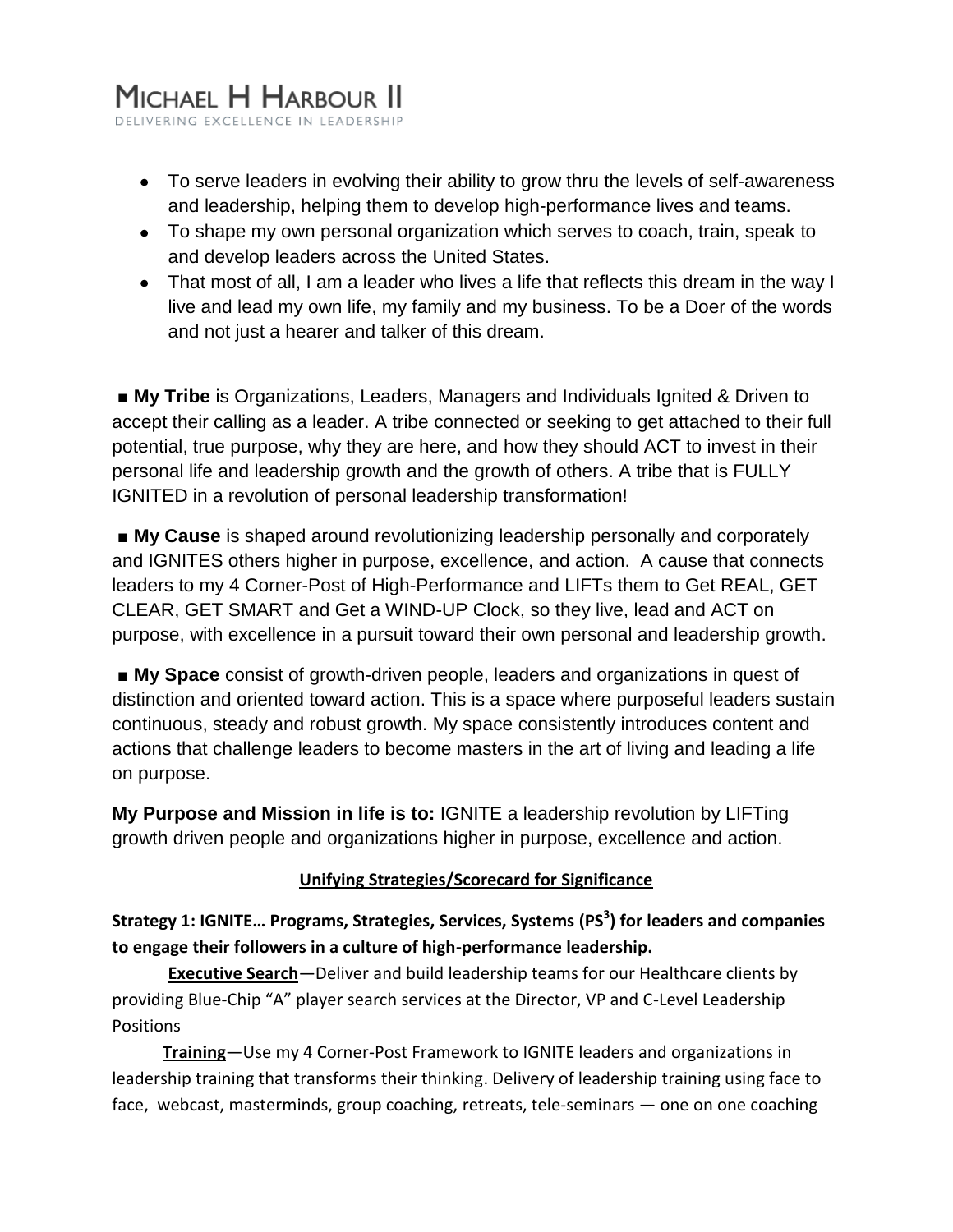and mentoring relationships—Packages may include Maxwell Leadership, Deeper Path/OPUS for the corporate strategy or Individual, or Empowerment Mentoring Programs.

 **Assessments**—utilize my partnership with Profiles International to serve organization to assess teams, leaders and job candidates for the purposes of development, coaching and job fit in hiring.

**Public Platform** —build my tribe thru every opportunity to speak LIFT to audiences wishing to engage their full potential for growth—plan, host and participate in seminars and leadership events that will gather tribe members such as Leadercast or other Harbour Ignite Leadership seminars or events.

#### **Strategy 2: DRIVE… Deliver Relationship Igniting, Value –adding Experiences and content**

**Media** —create a consistent online tribe using Facebook, LinkedIn, Google Plus, YouTube, blog, twitter and video blogging around my core LIFT—write books on the 4 Concepts of LIFT as it relates to Leadership, Recruiting, Assessments and Transformation of our life thru faith and personal growth.

**Community** —intentionally participates in meetings and associations which could create tribe members and participate in my cause—seek to partner with businesses in my local community in acts of service and charity.

 **Personal Touch** —use the handwritten note, cards gifts as a special follow-up—schedule regular breakfast and lunch meetings with current and potential tribe members.

# **Strategy 3: LIFT… L**ead **and I**nfluence **F**aith building **and T**ransformation **in my community of the "CHURCH" and local Neighborhoods.**

 **Disciple Groups**—leading others in my church family thru personal spiritual study, reflection as we deepen our relationship with God

 **Cohort Studies**—lead others thru OPUS, 12 Step Studies or other Life and Faith Building Cohorts

 **Sharing Ideas**—Utilize the spoken and written word to transform lives with a deeper dive into our possible potential, self-sabotaging and sin behaviors. Look for opportunities to share my personal journey of sin, addiction and restoration.

### **Strategy 4: PUSH…P**ersonal **U**ndertaking of **S**piritual w**H**oleness

**Mind** -- intentionally participate in a regular dive into the WORD, engage in a regular habit in the use of a journal to dialogue with myself and reflect on things I am learning and dealing with in my life and petition God to intervene in my challenges, prevent my self-sabotage and guide my steps for His purposes—invest time in growth environments, quarterly faith stretching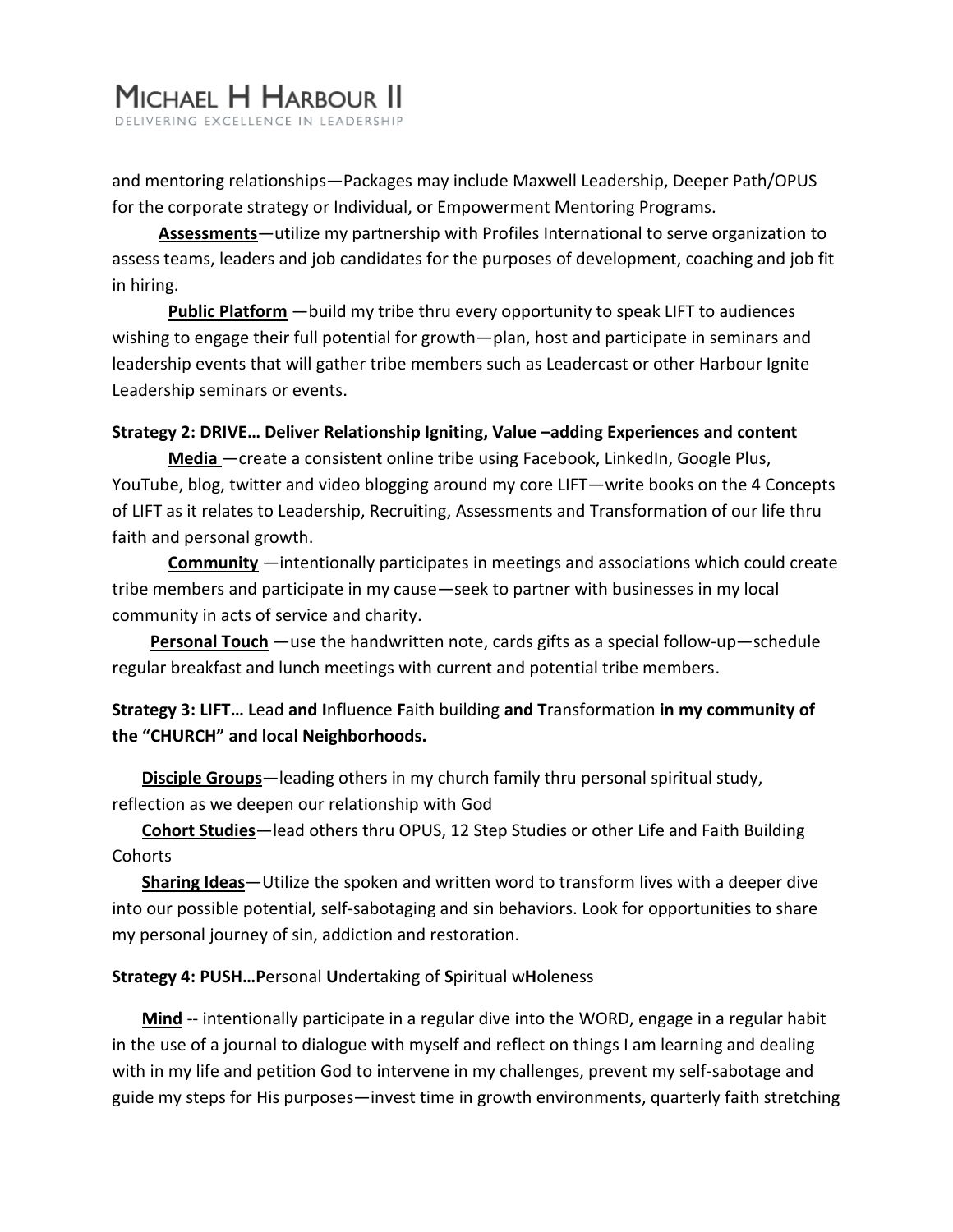#### and building studies

 **Body** — God gave me one body to maintain. I will engage in regular exercise and healthy eating habits in order to have the energy, stamina and appearance I need to carry out God's purposes in my life

 **Spirit**—engage in fasting to make breakthroughs on habits and thoughts which are creating separation from God in my life —regularly ask myself the tough questions, perform a 5<sup>th</sup> step daily and utilize accountability partners to ask me the challenging questions so I continue to make progress toward my.

**Strategy 5: PULL… P**rovide**, U**tilize**, L**everage**, and L**ead **events and resources for Dads, Teachers, and Church Leaders IGNITING a common cause of LIFTing Dads and Teachers to lead in their homes, classrooms and children's lives**

 **Unleash**—Contribute leadership content, speaking and lunch and learns to Teachers, Parents and School administrators to LEAD in the lives of our children and the next generation.

 **Outreach** —host and build All Pro Dad events to challenge dads and father figures in our community —Weekend, father/son and father/daughter dates used to challenge dads to STEP\_UP and Raise Modern Day Knights or Proverbs 31 Daughters

 **Partnerships** --Recruit and Mentor MEN to build tribe members who are passionate about the family and the leadership of our kids in the school system and ignite their passions as I IGNITE them in the All Pro Dad Events, 33 and STEPPING UP models.

### **The Core Six Pack**

#### **1. Worldview—WhatI Believe**

I believe…The world is a place I can create and build the life I desire in my heart if I am willing to plan my life and work hard and live thru a little acute pain in order to bring life to these dreams. I believe I cannot change the world or others unless I am first willing to work to change myself and the awareness in which I live and behave. I believe that every individual has value and unlimited potential to be, have and do more and it is my responsibility to encourage this in every one I encounter.

#### 2. **Identity—Who I Am**

I am…created in the image of God and I have all the energy, knowledge and resources I need to be successful in all areas of my life. I am wired by God, designed and created to lead. I am a husband, a father, a son, a coach, a teacher and trainer, a leader, a risk taker, an encourager, an action taker, a value adder, a challenge maker, an entrepreneur, a business advisor, an A player, a self-disciplined producer an aspiring author and inspirational large platform speaker.